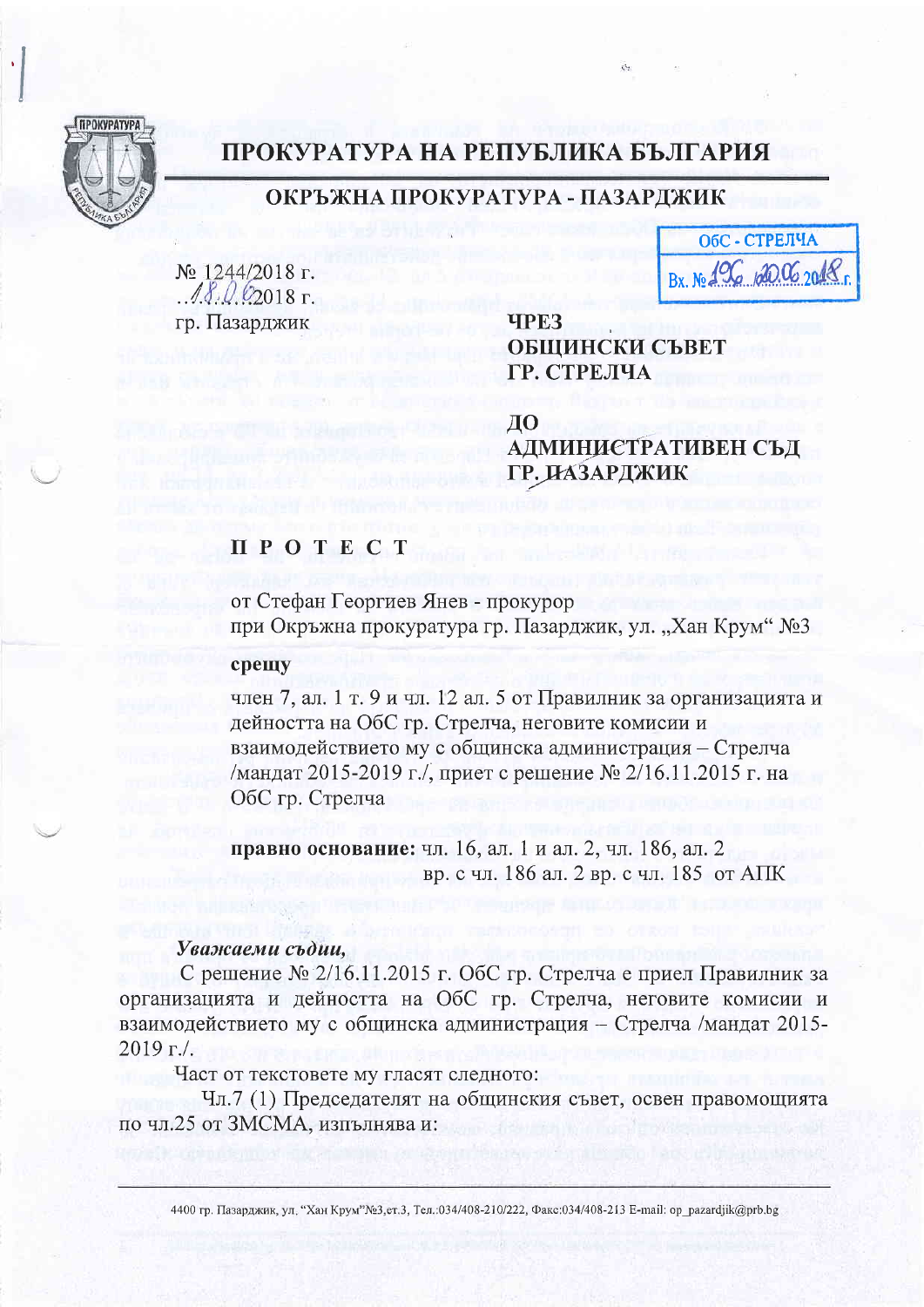9. Командирова кмета на общината в страната и чужбина и разрешава ползване на отпуски от кмета на общината;

Чл.12 (5) Командироването на общинският съветник извън общината става с предварително подписана писмена заповед от председателя на Общинския съвет. Разходите са за сметка на общинския бюджет, като размерът им е съобразен с действащата нормативна уредба.

Считам, че тези текстове от правилника се явяват незаконосъобразни като несъответни на нормативен акт от по-горна степен.

单调

От съдържанието на първото изречение е видно, че в правилника не се прави разлика между мястото на командироване - в страната или в чужбина.

За случаите на командироване извън територията на РБ е създадена нарочна уредба - чл. 6, ал. 1 т.2 от Наредба за служебните командировки и специализации в чужбина, според която заповедите за командировки или специализации в чужбина за общинските съветници се издават от кмета на общината. Тази овластяваща норма е ясна.

Разпоредбите, посветени на компетентността, не могат да се тълкуват разширително, поради изключителния им характер. Така е, защото всяка власт включително и властта за вземане на определено решеше се учредява изрично. Следователно, всяко разрешение на местния орган на власт, което не съответства на Наредбата за служебните командировки и специализации в чужбина, е противозаконно.

За случаите на командироване в пределите на държавата се прилага друг регламент - Наредба за командировките в страната,

В последния подзаконов акт не се открива изрична регламентация относно издаване на командировъчна заповед за общински съветници. Ситуацията, обаче е твърде сходна на предходната, тъй като и в двата случая се касае за изпълнение на функциите от общинския съветник на място, където не е седалището на общинския съвет.

От тази гледна точка, няма пречка да се приложи същото разрешение чрез аналогия. Като се има предвид, че аналогията представлява правнатехника, чрез която се преодоляват празноти в закона или въобще в правото, разбирано като правен ред. Аналогията на закона се прилага при съществуването на два сходни /аналогични/ случая, единият от които е нормативно уреден, а другият - не е /чл, 46, ал.2, пр. 1 ЗНА/. Така е и в разглежданата хипотеза.

Също така, съгласно разпоредбата на чл.44, ал.1, т.5 и т. 16 ЗМСМА кметът на общината организира изпълнението на общинския бюлжет и осигурява организационно-техническото обслужване, на общинския съвет. По презумпция от това правило, компетентен да издаде заповеди за командировка на общинските съветници е кметът на общината. Само

 $\overline{2}$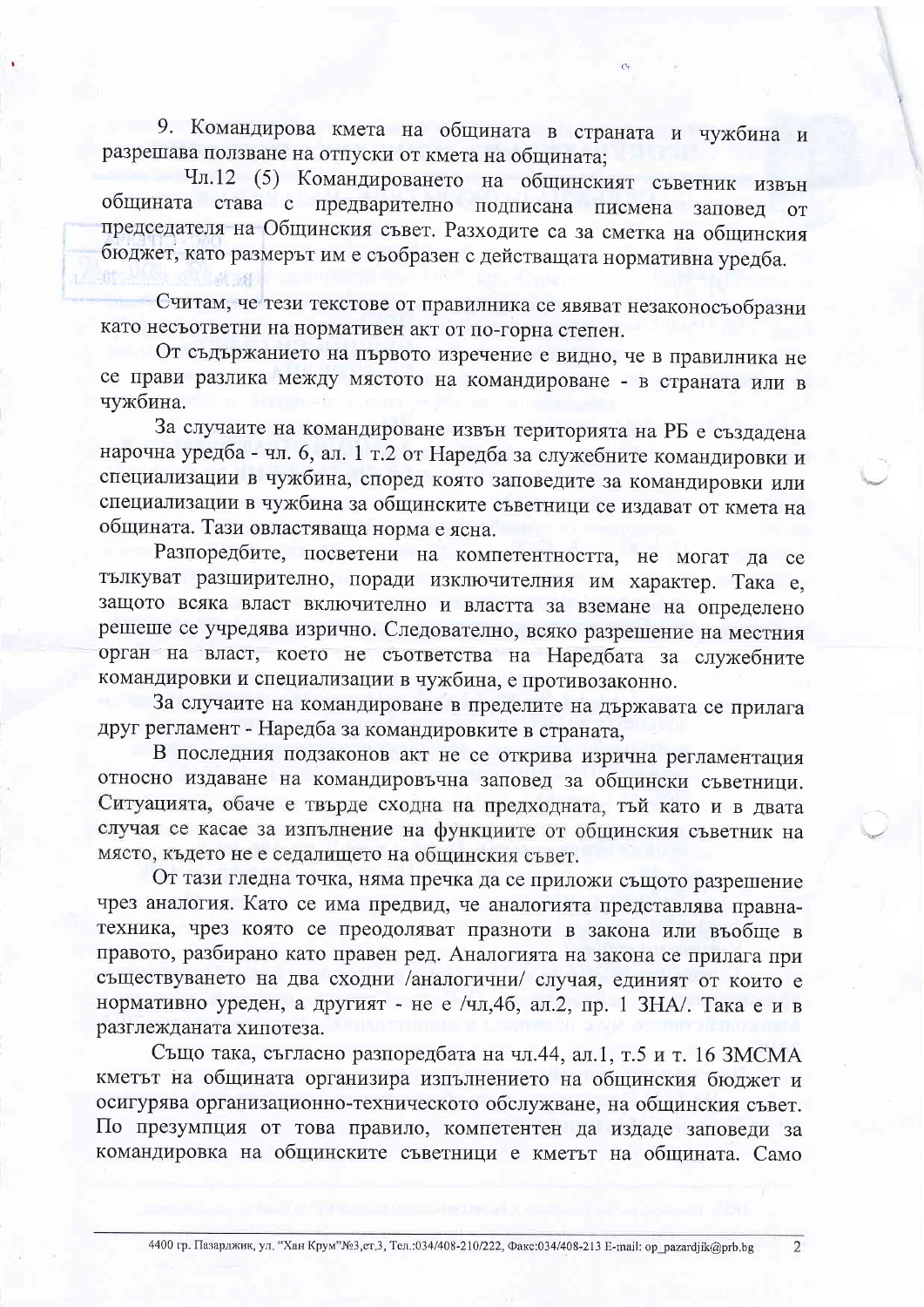заповед, подписана от него, следва да се изпълнява от общинската администрация и задължава съответната бюджетна сметка на общината.

Цитираните норми първо, са повелителни, защото чрез тях. се урежда реда за извършване на определено действие и второ, те са с повисок ранг от правилника, приет от Общински съвет гр. Стрелча.

По отношение възлагането на разходите за командировка и обучение на общинския бюджет /чл. 12, ал.5 от правилника/ се налага да се посочи. че според текста на чл.34, ал.1, пр.1 ЗМСМА общинският съветник получава възнаграждение за участието си в заседанията на общинския съвет и на неговите комисии. Съгласно чл.34, ал.4 от ЗМСМА, пътните и други разноски, направени от общинския съветник във връзка с работата му в съвета, се поемат от общинския бюджет. Разумът на законодателя е такъв, че след като по време на мандата си за работата, пряко свързана е този мандат, общинският съветник не получава трудово възнаграждение /арг. чл.34, ал.3 ЗМСМА/, то от една страна, се полага възнаграждение за участие в заседания и комисии на съвета, а от друга - общинският бюджет следва да поеме всичките пътни и други разноски във връзка, с пряката му работа, Ето защо нормата на чл.34, ал.1 ЗМСМА не подлежи на разширително тълкуване. Недопустимо е от средствата на общинските бюджети да се плаща възнаграждение, освен за участие в заседания и комисии, както и за "командировка" и за "обучение" при участие на общинските съветници в семинари, срещи и мероприятия, организирани от други органи и организации /а не от общинския съвет или неговите комисии/. Средствата за такива мероприятия се осигуряват не от общинския бюджет, а от организаторите, тъй като въпросните участия не могат да се приемат като пряка работа на общинския съветник.

Разкритото противоречие с по-висши норми /още повече въведени в обществен интерес/, се противопоставя на императивната разпоредба на чл. 5 ал. 1 от АПК и затова присъствието на изброените правила в действителността е правно нетърпимо.

Така текстовете от правилника, влизат в противоречие с текстовете от закона и се явяват незаконосъобразни, като несъответни на нормативен акт от по-горна степен.

Съгласно чл. 3 ал. 1 от ЗНА законът е нормативен акт, който урежда първично или въз основа на Конституцията обществени отношения, които се поддават на трайна уредба, според предмета или субектите в един или няколко института на правото или техни подразделения. Посоченото означава, че цитираните норми от ЗМСМА регламентират съответните обществени отношения винаги по начин, избран от законодателя и това положение трае до последваща промяна или отмяна по законодателен път.

Описаното противоречие с по-висша норма се противопоставя и на принципа на повелителната разпоредба на чл. 15 ал. 1 от ЗНА, според

 $\overline{3}$